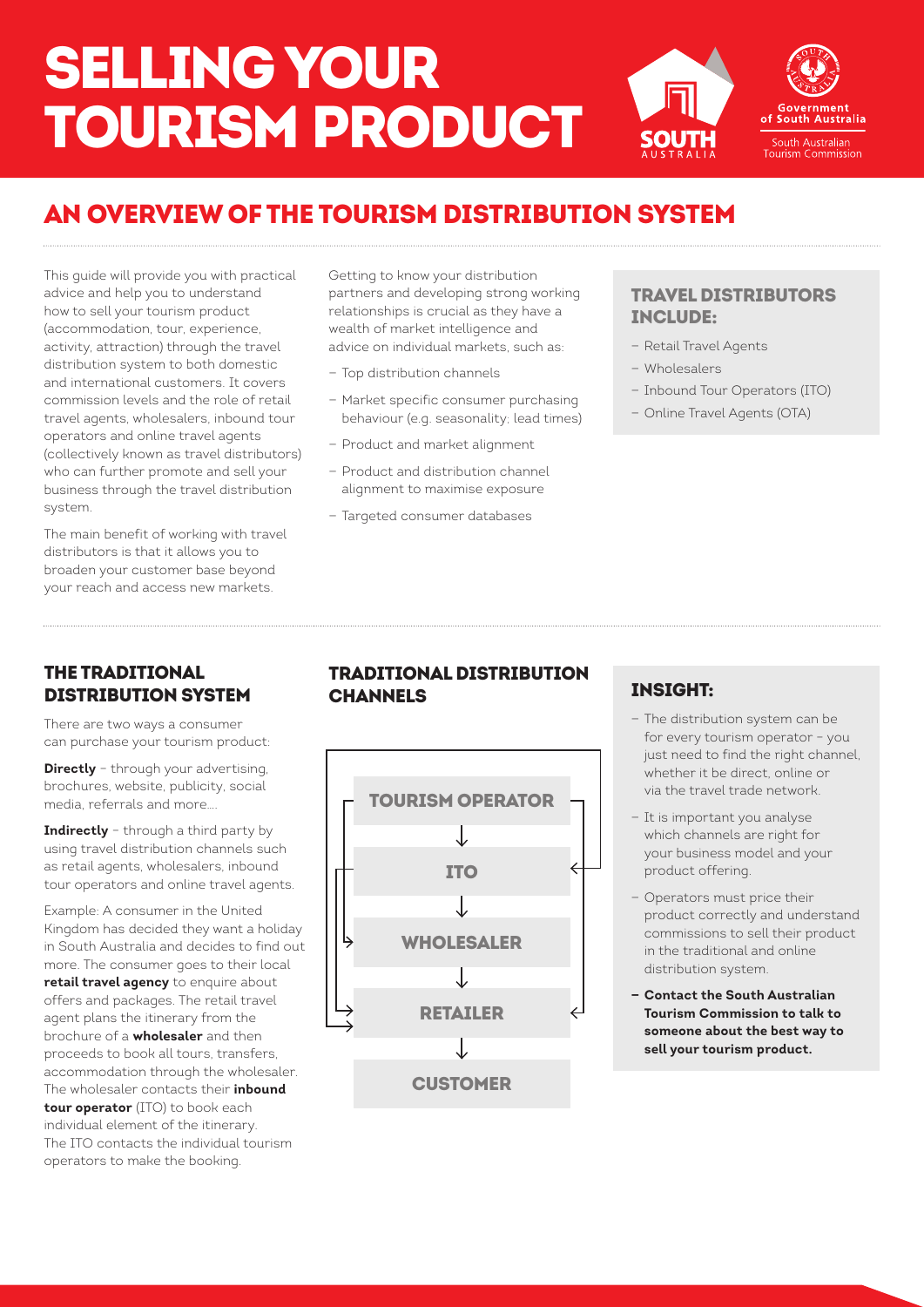#### THE NEW DISTRIBUTION **SYSTEM**

The distribution system is evolving with rapidly changing online and technology improvements. Consumers can now book their holiday online live in real time 24 hours a day through the use of websites, online booking systems and online travel agents.

Refer to the Distribution System Sales Transaction Flows and Costs diagram on page three of this document to see how commission levels vary between distributors.

#### **NEW DISTRIBUTION CHANNELS** Source: traveltrends.biz



#### WORKING WITH DISTRIBUTORS

Before establishing a distribution deal with any of the distribution partners listed in this section there are a few things which you need to know to ensure the distributor is reaching the right consumers and will deliver sales for your business, such as

- Find out which markets and which market segments the distributor targets and specialises in
- Research individual brands, how they operate and who their partners are
- Find out the type of accommodation, experiences, flights, car hire they sell to ensure they are selling tourism products that are complementary with your offering
- How the distributor will promote your product

#### RETAIL TRAVEL AGENTS

- Sell travel to consumers and act on their behalf to book and purchase holiday packages, travel, accommodation, tours etc.
- Some agents service the Australian domestic market, others have global reach.
- Travel agents are an important part of the distribution chain as they gain customers via their shop fronts as well as via their highly visited online websites.

— Retail Travel Agency groups undertake cooperative marketing with wholesalers and airline partners to develop tactical marketing campaigns

#### WHOLESALERS

- Are companies that supply retail travel agents with tour packages and accommodation to sell to consumers.
- Create packages with complementary tourism products (flights, accommodation, tours and attractions) to appeal to individual markets and promote accordingly via their website, in their brochure and frequently through their marketing communications channels.
- Internationally based wholesalers use ITO's to handle booking arrangements with tour, activity and accommodation providers.
- Some wholesalers also act as both retail travel agents and wholesalers
- The South Australian Tourism Commission undertakes cooperative campaigns with travel industry partners such as Flight Centre, Virgin Australia and Expedia to leverage its domestic marketing campaigns.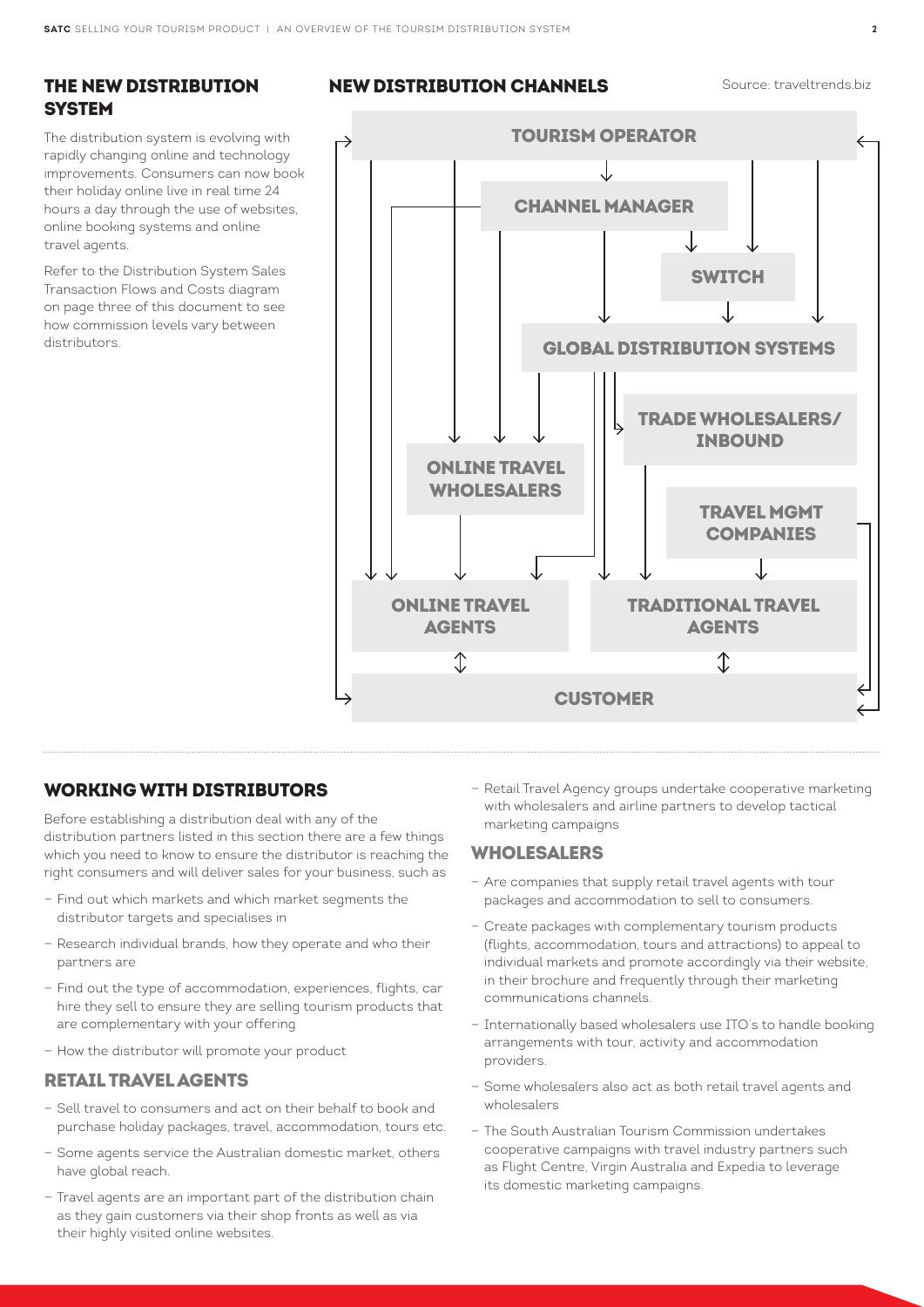#### INBOUND TOUR OPERATORS (ITO)

- Are based in Australia and coordinate all travel reservations and payments on behalf of international wholesalers and retail travel agents.
- Are the link between tourism operators and international wholesalers and travel agents.
- Develop programs and itineraries for wholesalers.
- Provide product advice and planning assistance for international wholesalers and overseas travel distributors.
- ITOs expect you to be flexible with your product offerings, potentially even tailoring to suit what works for them.
- International marketing requires a long term investment as it can take several years of contact with an international wholesaler or ITO before they start to use your product.

#### ONLINE TRAVEL AGENTS (OTA)

- Provide a similar service to traditional travel agents, however the customer will use a website to research and book their travel.
- Can deliver both domestic and international business to tourism operators, find out which market segments and international markets the OTA targets.
- OTA sites vary, most are now starting to offer flights, holiday packages, tours, attractions and car hire across their website.
- OTAs traditionally dealt directly with tourism product suppliers and consumers however most OTA systems now have a broader reach through a variety of channels including retail travel agents, media channels and other online advertising channels.
- When reviewing the functionality and terms and conditions of any online travel agent ensure you review how information is loaded and updated.
- Many sites provide you with access to maintain and update your product information, this can be very time consuming especially if you are featured on a number of sites.
- OTAs may also run a number of affiliate sites on-selling packages – just as an inbound tour operator would to a wholesaler. It is important that you are aware of any affiliate sites and where rates may appear.
- An excellent tool to determine the most visited consumer travel websites is Experian Hitwise [www.experian.com.au/hitwise/](http://www.experian.com.au/hitwise/) The SATC can also provide you with 'top line' results from this site.
- Before working with OTA's you must have a channel manager which will link your product inventory instantly to be bookable in 'real time' through an OTA. Examples of Channel Managers are: Siteminder, Res Online, Book Easy.

#### FOR FURTHER INFORMATION CONTACT THE PARTNERSHIPS MARKETING AND INTERNATIONAL DISTRIBUTION TEAMS:

Emily Robertson, Partner Marketing Executive emily.robertson@sa.gov.au

Danielle Bruno, Partner Marketing Executive danielle.bruno@sa.gov.au

#### INSIGHT:

**Channel managers are a back end or "behind the scenes" tool used by tourism operators to manage inventory on third party websites and their own website. Take time to research the right channel management system that connects your booking system with the right distribution partners to reach your target audience.**

#### **COMMISSIONS**

To work in the distribution system you must understand commissions and the importance of average commission and pricing your product correctly to ensure your business remains profitable. Like traditional travel agents, OTA's charge a commission to tourism operators to sell your product on your behalf.

You should consider the benefits of paying commission and view this as a method of payment to capture a customer beyond your reach.

- Commission is the cost of selling your tourism product through the distribution system.
- Paying commission to travel distribution companies increases your sales force/marketing efforts.
- If you do not pay commission, you could be missing out on valuable income.
- It is important that you price your product correctly to incorporate commissions into your retail price, rather than on top of the price. That way you display the same retail price across all platforms, whether it be on your website, in a retail travel agent brochure or on an online travel website.
- You can learn more about this and the concept of 'average commission' from the 'Why Pay Commission' Tool Kit and by using the 'Interactive Pricing Calculator' tool available here: [www.tourism.sa.gov.au/industry/industry-resources-tools.](http://www.tourism.sa.gov.au/industry/industry-resources-tools.aspx) [aspx](http://www.tourism.sa.gov.au/industry/industry-resources-tools.aspx)